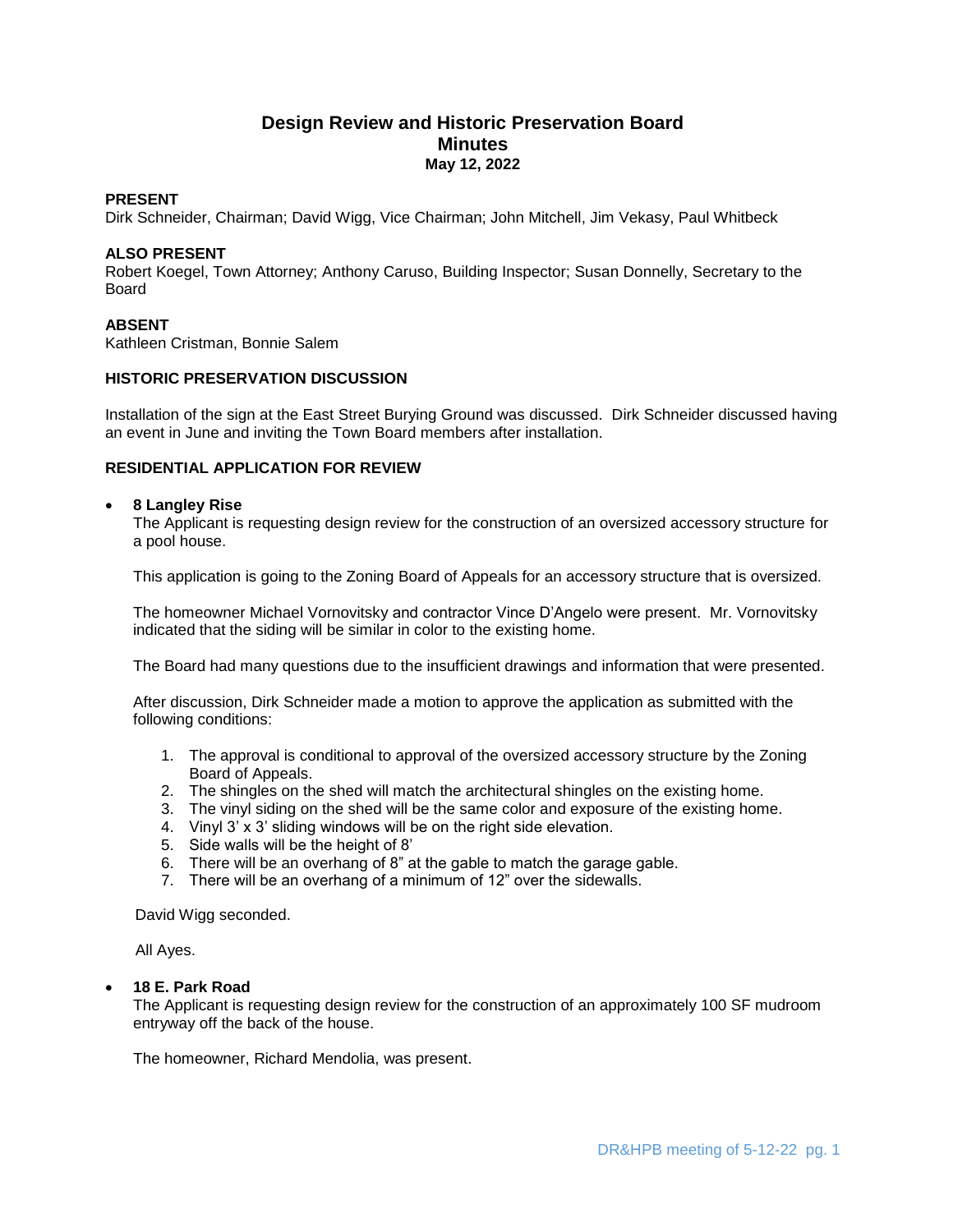Mr. Mendolia indicated that all materials including siding and trim would match the existing on the home.

The roof will be flat to tie into the existing flat roof.

With no further discussion, John Mitchell moved to accept the application as submitted.

Paul Whitbeck seconded.

All Ayes.

# **3 Northstone Rise**

The Applicant is requesting design review for an addition of a covered patio behind the back of the house.

The contractor, Jason Antinoro, was present. Architect Dominick Caroselli was also present.

The stone detailing and tapered and square columns were pointed out by the Board as not really jelling with the rest of the home's architecture but it was determined that since it is in the back of the home and will not be seen so they could accept it. The recommendation was made to utilize more appropriate brick materials instead of stone detailing.

In lieu of further discussion, David Wigg moved to accept the application as submitted.

Jim Vekasy seconded.

All Ayes.

## **103 Knickerbocker Road**

The Applicant is returning to request design review for the construction of approximately a 660 SF garage. As this is an oversized/over height accessory structure, the Zoning Board of Appeals approved the size and location at the 10/18/21 meeting.

The homeowner, Blake Henderson was present. This application has been approved by the Zoning Board of Appeals for an oversized accessory structure.

Mr. Henderson indicated that a change in the plans would reflect the materials for the siding would be board and batten as opposed to the materials noted on the renderings.

Dirk Schneider moved to accept the application as submitted with the condition that the siding be wooden board and batten.

John Mitchell seconded.

All Ayes.

.

# **32 Rosewood Drive**

The Applicant is requesting design review for the construction of a covered porch off the front of the house.

This application was withdrawn by the Applicant prior to the meeting.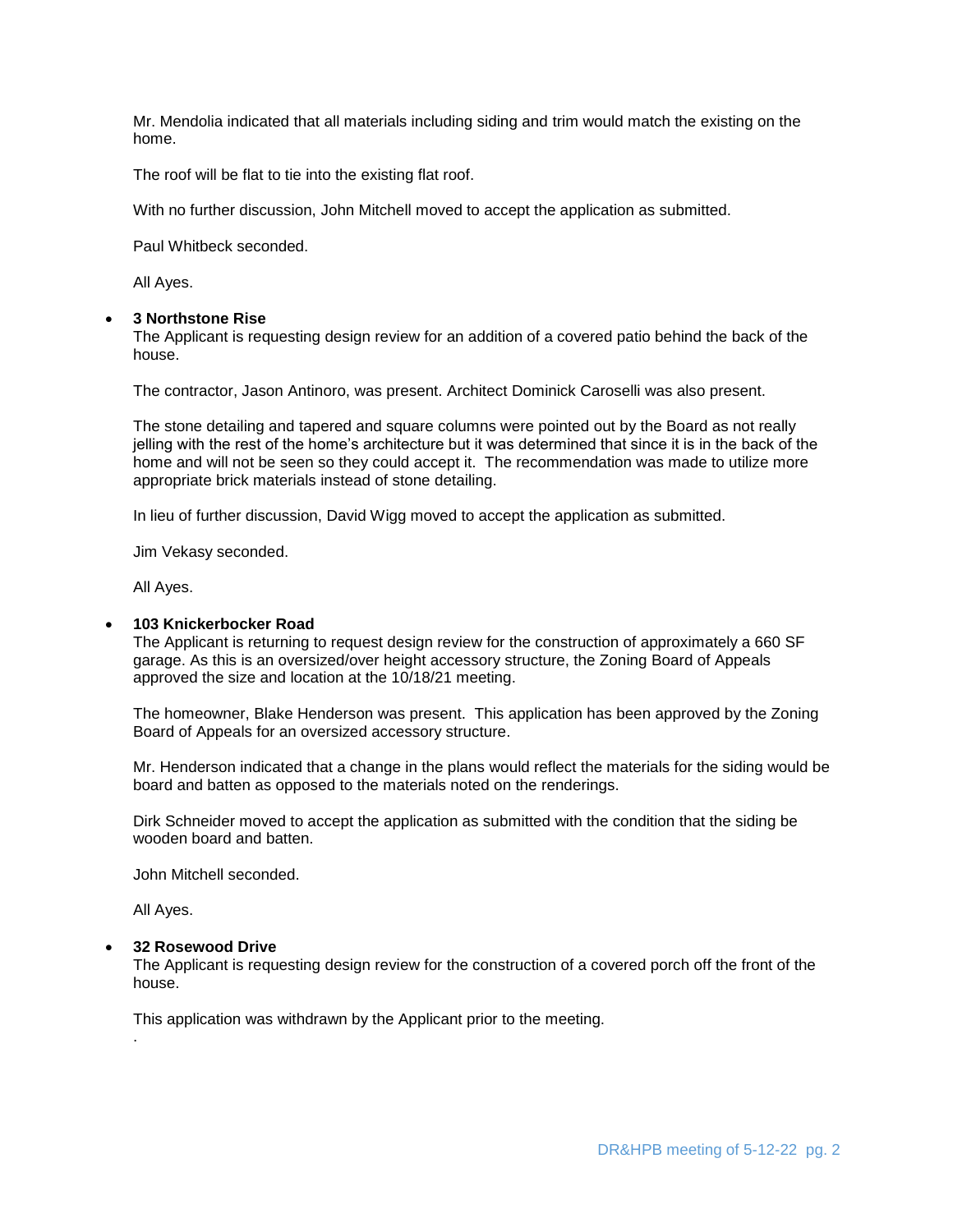## **RESIDENTIAL APPLICATION FOR REVIEW – NEW HOMES**

### **52 Coventry Ridge**

The Applicant is requesting design review for the construction of a two story single family home. The home will have a total living area of approximately 3585 square feet and is located in the Coventry Ridge Subdivision.

Jim Connaughton and Austin Miller were present to represent Coventry Ridge Building Corporation.

This home will mirror another home in the development that is 3/10 of a mile away on a different street.

The materials will be horizontal vinyl siding and cultured stone. Returns from the front elevation were discussed with Mr. Connaughton.

David Wigg moved to accept the application as submitted with the following conditions:

1. There will be stone returns from the front elevation at the garage corners and return to the left elevation 2 ft. from grade

John Mitchell seconded.

All Ayes.

#### **3590 Clover Street**

The Applicant is requesting design review for the construction of a new single family home. The home will be approximately 3070 sq. ft. of livable space and will be located on a vacant lot on Clover Street.

Daniel Visco of Stonewall Construction were present to discuss the application with the Board.

Mr. Visco stated the siding materials will be earth tones and roofing will be dark tones.

There will be three textures of materials – stone, vinyl cedar shakes and vinyl siding with natural looking timer work.

The Board discussed the cedar shake finishing above the front porch. The Board and contractor agreed that a better look would be to keep the shake finishing in the gable, include a frieze board at the base of the gable and continue with the lap siding from the second floor to the porch roof.

Dirk Schneider moved to accept the application as submitted with the condition that a frieze board will be installed at the base of the gable above the front porch and the materials in this gable will be vinyl shake siding with horizontal lap siding below to continue to front porch roof.

John Mitchell seconded.

All Ayes.

#### **16 Black Wood Circle**

The Applicant is requesting design review for the construction of an approximately 2062 SF new single story family home in the Wilshire Hill subdivision.

Bill Arieno representing Pride Mark Homes was present.

This ranch design home will feature stone, cedar shake and vinyl materials on the front elevation.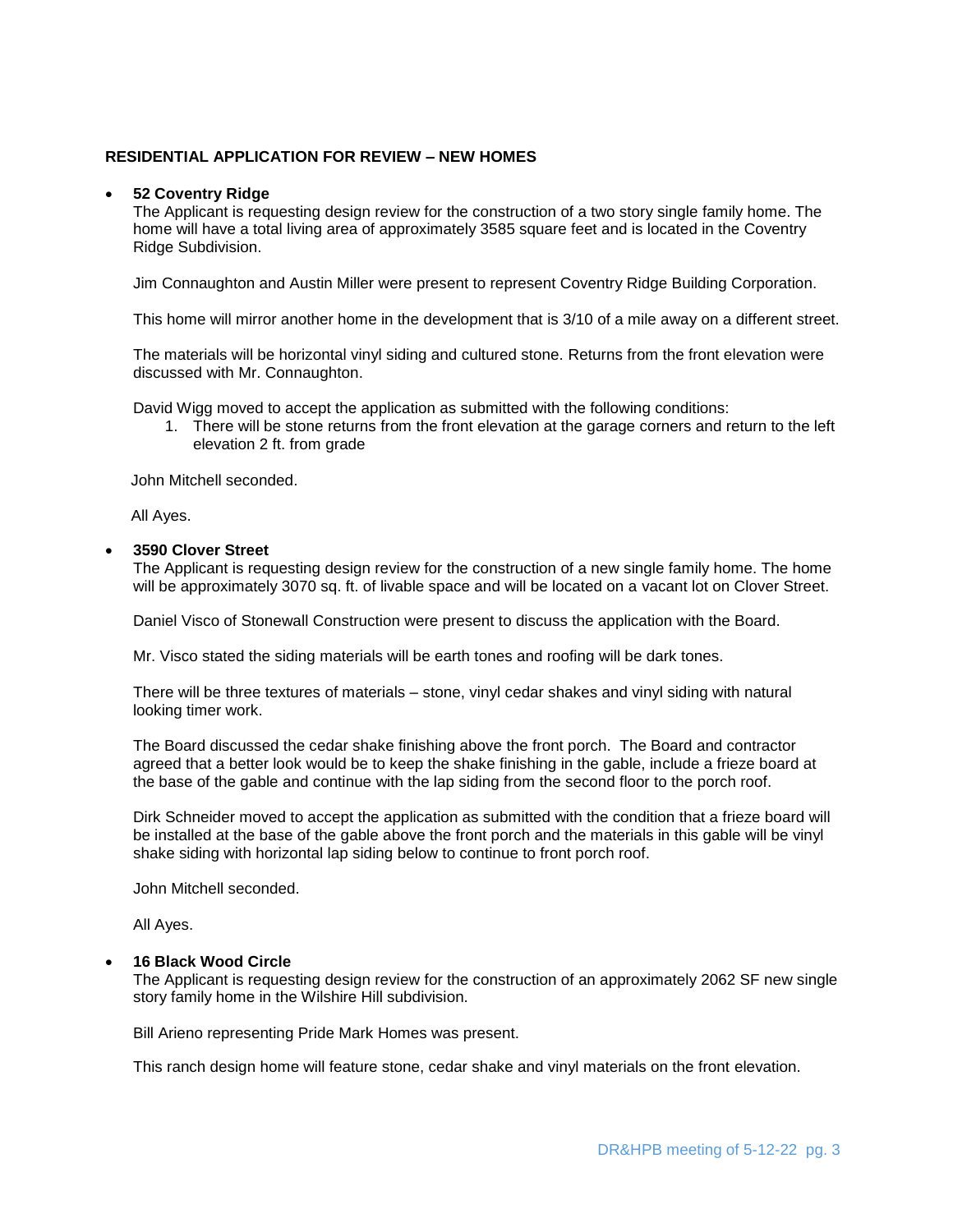Some Board members commented that this combination appears busy but it was noted that it is consistent with this neighborhood.

John Mitchell moved to accept the application as submitted.

Dirk Schneider seconded.

All Ayes.

### **5 & 7 Skylight Trail**

The Applicant is requesting design review for the proposed construction of a new town home dwelling. The proposed building will consist of 2 attached single family dwellings sharing a common wall. Lot 48 (5 Skylight Trail) will be approximately 2000 sq. ft. and Lot 47 (7 Skylight Trail) will be 1852 sq. ft. The town homes will be located in the new Alpine Ridge development.

Bill Arieno representing Morrell Builders was present.

Mr. Arieno presented the Board with a color palette for this submission.

This is the last submission of Section 1 in Alpine Ridge.

Mr. Arieno indicated a change in the plans where 5 Skylight Trail (Lot 48) will feature a side load garage as opposed to a front load and two windows will be added on the front elevation where the original proposed garage doors were similar to other side load garage designs in the development.

New drawings will need to be sent to the Town building department prior to the issue of a building permit.

It was noted that brackets needed to be added under the fireplace.

Dirk Schneider move to accept the application as submitted with the condition that the applicant resubmit drawings to the Town of Pittsford with the changes as discussed on May 12, 2022.

Paul Whitbeck seconded.

All Ayes.

### **COMMERCIAL APPLICATION FOR REVIEW – NEW**

#### **3280 Monroe Avenue – McDonald's**

The Applicant is requesting design review for the addition of two identification signs for McDonalds. The signs will be approximately 14 square feet and 33 square feet.

There was no representative present to discuss this application with the Board.

The Board wished to see a rendering of how the signs would look on the elevations.

This application was held over.

## **REVIEW OF MINUTES OF MAY 12, 2022 MEETING**

David Wigg moved to accept the minutes of the May 12, 2022 meeting as written.